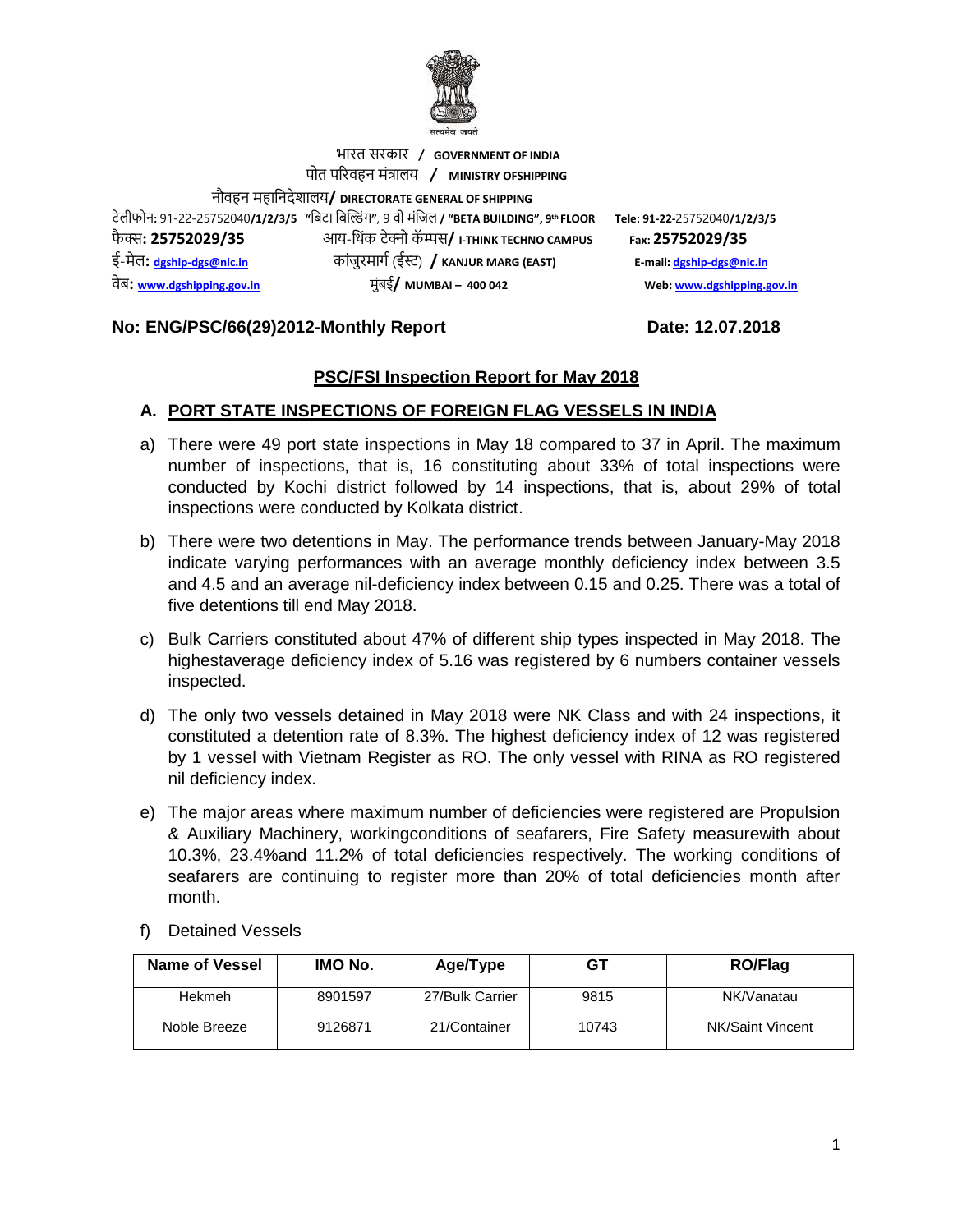#### **B. Flag State Inspections of Indian Flag Vessels**

- a) There were 35 Flag state inspections in May 18 compared to 40 in April 18. The maximum number of inspections, that is, 14 constituting about 40% of total inspections were conductedby Mumbai district followed by 20% each, that is 7 each by Kolkata, Kochi and Chennai districts.
- b) The monthly performance trends of ships inspected between January-May 2018 indicates that average monthly deficiency index is between 5.7 to 8.7 and after nil detentions in first three months of 2018, one detention each was registered in April and May.With average nil-deficiency index of nearly zero in nearly all the months, it is noted that all inspected vessels registered deficiencies in-spite of FSI being conducted between 1-3 months after last Annual surveys.
- c) **Performance based on type**: The highest average deficiency index of 12was registered by 1 container vessel inspected in May while the least average deficiency index of 1.3 was registered by 3 numbers oil tankers inspected in May 2018. The only was vessel detained in May was categorized as other cargo vessel.
- d) **Performance based on age**: Vessels more than 25 years of age registered the highest average deficiency index of 9.4 and also the only detention.
- e) **Performance based on size**: The highest average deficiency index of 6.8 was registered by 10 numbers vessels less than 500gt inspected while the minimum average deficiency index of 4.73 was registered by 15 numbers vessels more than 3000gt inspected in May. However, the only detention was that of vessel between 500-3000gt.
- f) **Recognized Organizations**: The only vessel detained in May was IRS Class. The maximum deficiency index of 2.3 was registered by 3 number IRS-DNV-GL(AS0 vessels inspected in May.
- g) **Owners/Managers**: The only vessel detained in May is managed by Albatross Marine Services. This detained vessel along with vessels managed by Tag Offshore and Amba Shipping and Logistics recoded the highest average deficiency index of 11 each.
- h) The top three areas of deficiencies area) Working conditions of Seafarers, b) Fire Safety, c) Life-Saving Appliances and d) Safety of Navigation constituting 16.5%, 10.5% and 8.5% of total deficiencies respectively.
- **i) Detained Vessel**

| Name of Vessel    | IMO No.            | Age/Type                                                                                                                         | GT   | <b>RO/Class</b> |  |  |  |
|-------------------|--------------------|----------------------------------------------------------------------------------------------------------------------------------|------|-----------------|--|--|--|
| ALBATROSS 01      | 8308458            | 34/Other Cargo<br>Vessel                                                                                                         | 1310 | IRS             |  |  |  |
| Date of detention | <b>Last Survey</b> | <b>Detainable Deficiencies/Deficiencies</b>                                                                                      |      |                 |  |  |  |
| 28.05.2018        | 02.02.2018         | No CE on board; Gyro Compass non-operational; Non-operational<br>accommodation fire detection system; Oil in Engine Room Bilges. |      |                 |  |  |  |

**Corrective and Preventing Action**: The FSI was requested more than 3 months after the last Annual surveys and further the nature of deficiencies recorded during the inspection indicated serious issues related to maintenance of Safety and Pollution prevention equipment's. Accordingly, competent authority has imposed an additional DOC of the company and an additional SMC Audit of the vessel.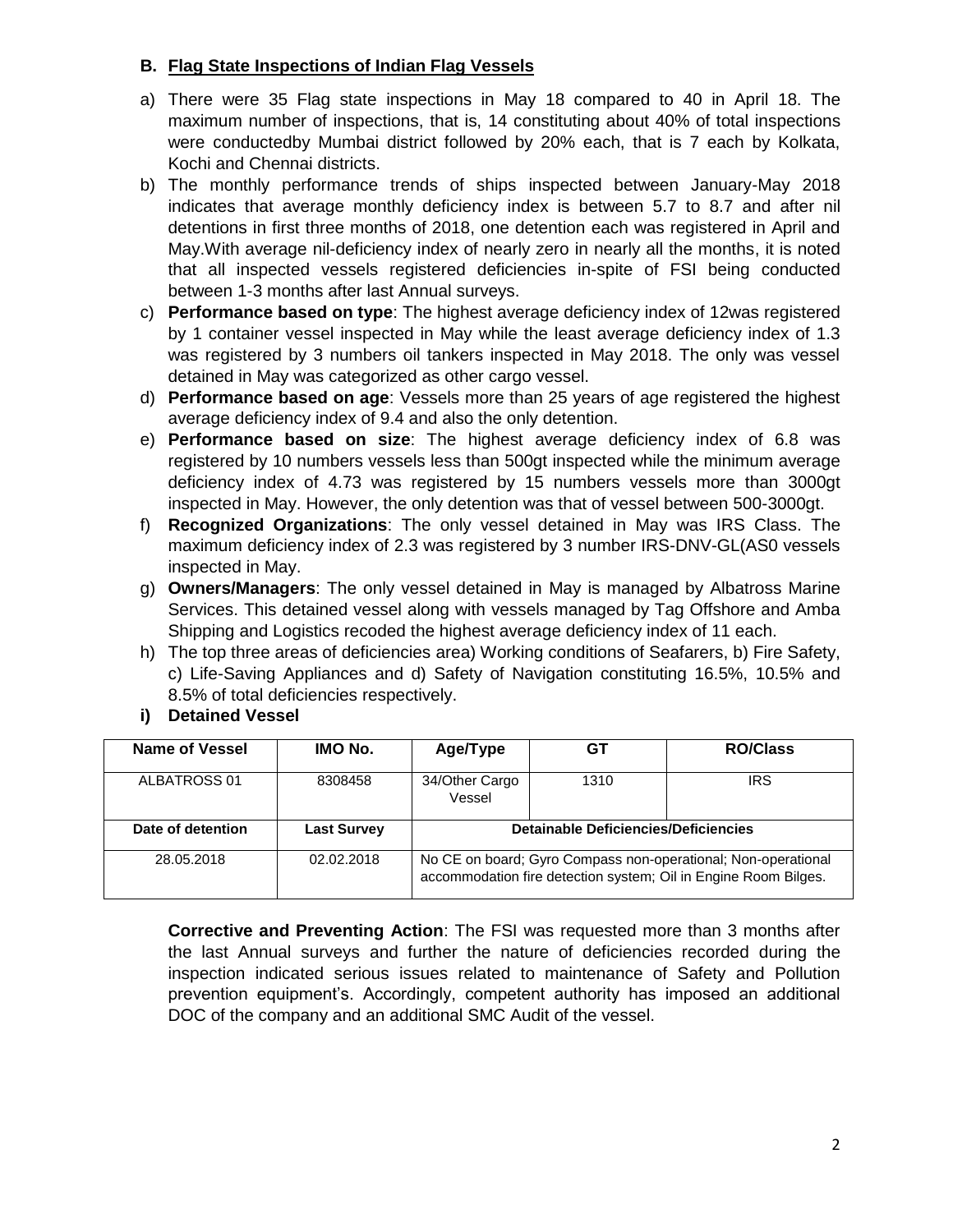#### **C. Port State Inspection of Indian Flag Vessels abroad**

- a) There was a total of 15 Indian Flag vessels inspected in May 2018 in 6 regional MOU/ PSC regimes.
- b) In May 18, there was no detention, an average deficiency per ship of 2.26 and 33% of the ships inspected passed the inspection without any deficiencies.
- c) Among all the PSC regime, the highest average deficiency index of 4 was recorded on 3 ships inspected in PARIS MOU and one ship each inspected in Black Sea and Riyadh MOU recorded nil-deficiencies.
- d) The highest average deficiency index was registered by 3.5 was recorded by 3 oil tankers inspected in May. Based on age and type 1 number oil tanker above 15 years of age recorded the highest deficiency index of 10.
- e) **Performance of Shipping Companies**: The highest deficiency index of 4 was recorded by one ship managed by Seavie Private Limited.
- f) **Recognized Organizations**: IRS-ABS vessels with 3 inspections and an average maximum deficiency index of 3.33recorded highest average deficiency index.
- g) **Areas with highest deficiencies**:Fire Safety Measures(32.3%) and Emergency Systems (14.7%).

### **Graphical Representation of Port State Inspection of Foreign Ships in India**

#### **A. Port State Inspection of Foreign Ships in India**

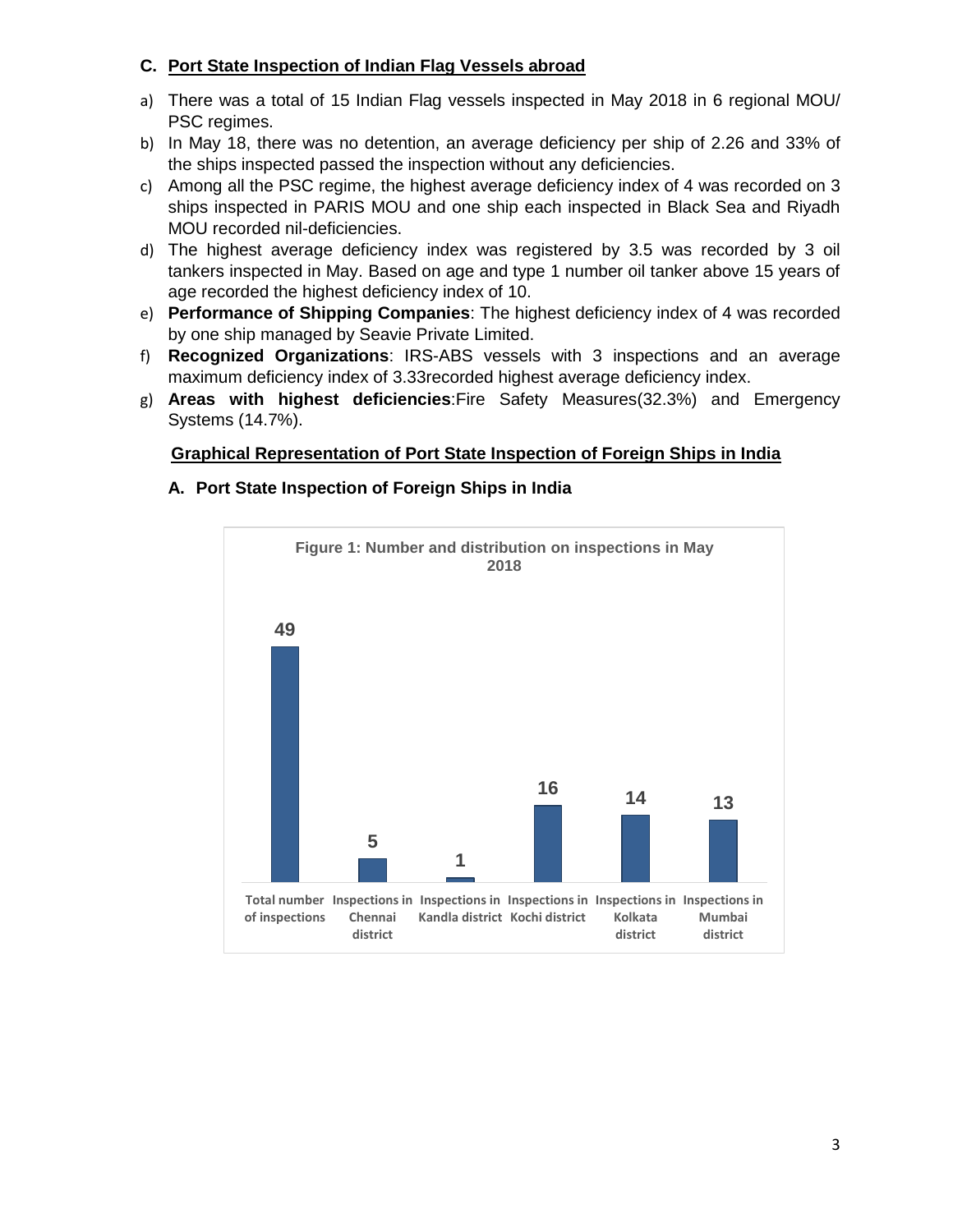**Figure 2: Trends in performance parameters: January - May 2018**



|                               | January | <b>February</b> | <b>March</b> | April | May            |
|-------------------------------|---------|-----------------|--------------|-------|----------------|
| Number of inspections         | 47      | 40              | 36           | 37    | 49             |
| -Number of detentions         | 0       | 3               |              | 0     | $\overline{2}$ |
| Average deficiency index      | 4.3     | 4.45            | 3.86         | 3.54  | 4.36           |
| -Average nil-deficiency index | 0.148   | 0.15            | 0.194        | 0.243 | 0.16           |

| Table 1: Performance parameters ship type |                                 |                                |                         |                         |  |  |  |  |
|-------------------------------------------|---------------------------------|--------------------------------|-------------------------|-------------------------|--|--|--|--|
| <b>Type of Vessel</b>                     | Number of<br><b>Inspections</b> | <b>Number of</b><br>detentions | <b>Deficiency Ratio</b> | Nil-deficiency<br>Ratio |  |  |  |  |
| <b>All Vessels</b>                        | 49                              | $\mathbf{2}$                   | 4.36                    | 0.16                    |  |  |  |  |
| <b>Bulk Carrier</b>                       | 23                              | 1                              | 4.39                    | 0.174                   |  |  |  |  |
| <b>Chemical Tanker</b>                    | 9                               | $\Omega$                       | 2.56                    | 0.33                    |  |  |  |  |
| <b>Container Vessels</b>                  | 7                               |                                | 6.85                    | 0                       |  |  |  |  |
| RO-RO Cargo<br>Ships                      | 1                               | $\Omega$                       | 4                       | 0                       |  |  |  |  |
| General<br>Cargo/OCV                      | 9                               | $\Omega$                       | 4.22                    | 0.11                    |  |  |  |  |

| Table 2: Performance of Recognized Organizations |                                 |                                |                         |                         |  |  |  |
|--------------------------------------------------|---------------------------------|--------------------------------|-------------------------|-------------------------|--|--|--|
| Name of RO                                       | <b>Number of</b><br>inspections | <b>Number of</b><br>detentions | <b>Deficiency Ratio</b> | Nil-deficiency<br>ratio |  |  |  |
| <b>All Vessels</b>                               | 49                              | 2                              | 4.36                    | 0.16                    |  |  |  |
| <b>ABS</b>                                       | 4                               | $\Omega$                       | 2.5                     | 0.25                    |  |  |  |
| BV                                               | 3                               | $\Omega$                       | 4                       | $\Omega$                |  |  |  |
| <b>CCS</b>                                       | 1                               | $\Omega$                       | 3                       | $\Omega$                |  |  |  |
| DNV/GL/DNV-GL(AS)                                | 8                               | $\Omega$                       | 3.87                    | 0.125                   |  |  |  |
| <b>KRS</b>                                       | 2                               | $\Omega$                       | 2.5                     | $\Omega$                |  |  |  |
| LR.                                              | 4                               | $\Omega$                       | 3.75                    | 0.25                    |  |  |  |
| NK.                                              | 24                              | $\overline{2}$                 | 5.08                    | 0.16                    |  |  |  |
| <b>RINA</b>                                      | 1                               | $\Omega$                       | $\mathbf 0$             | 1                       |  |  |  |
| <b>RMRS</b>                                      | 1                               | $\Omega$                       | 4                       | 0                       |  |  |  |
| <b>VR</b>                                        | 1                               | $\Omega$                       | 12                      | $\mathbf 0$             |  |  |  |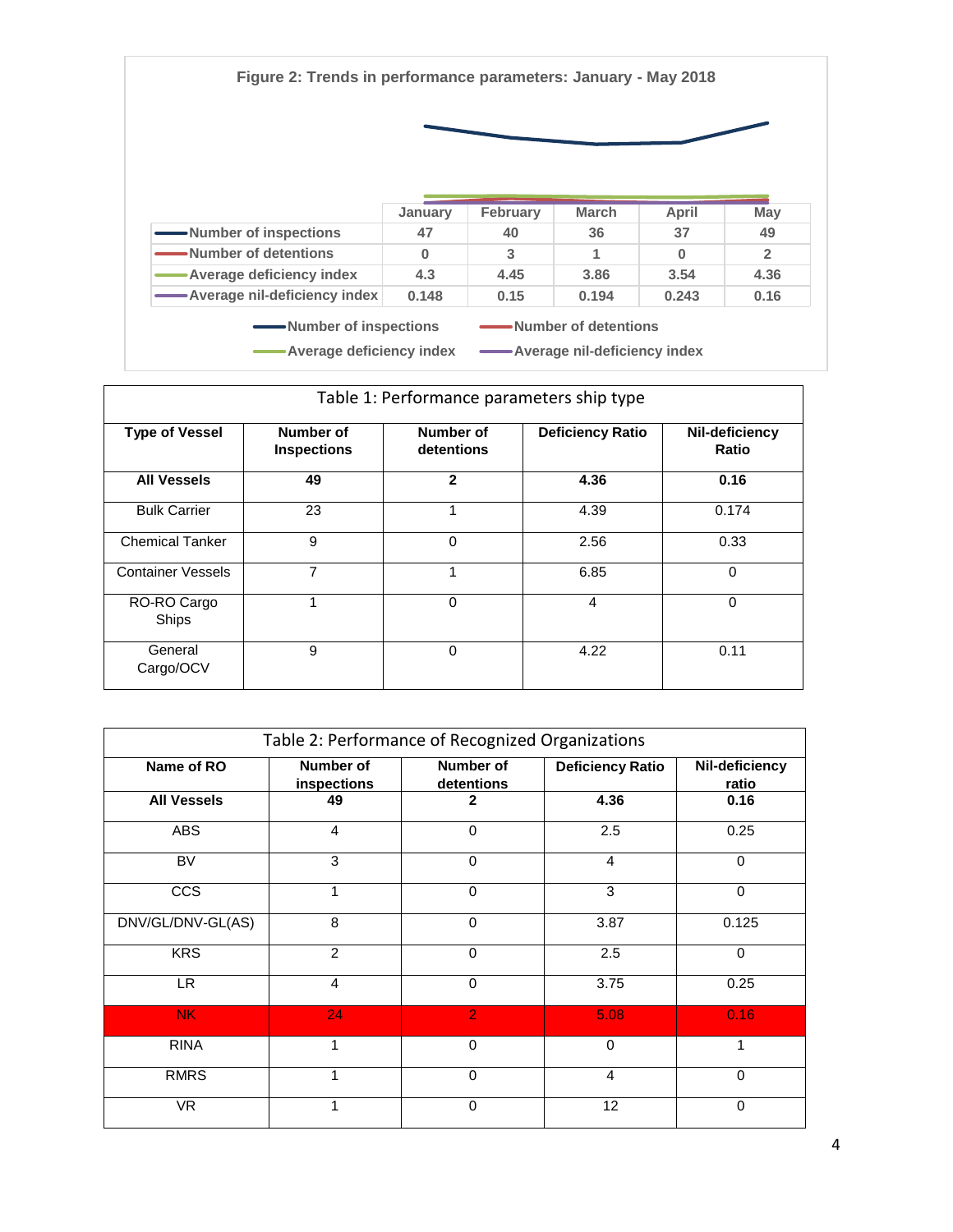|      | Table 3: Deficiencies Break-up                                 |                         |                                                                                                                                                       |  |  |
|------|----------------------------------------------------------------|-------------------------|-------------------------------------------------------------------------------------------------------------------------------------------------------|--|--|
| Code | <b>Type</b>                                                    | <b>Number</b><br>(%age) | <b>Typical deficiencies</b>                                                                                                                           |  |  |
| 011  | Certificates &<br>Documentation-Ship<br>Certificates           | 3(1.4%)                 | MSMD, ISM-DOC; CSR                                                                                                                                    |  |  |
| 013  | Certificates &<br><b>Documentation-Documents</b>               | 18(8.4%)                | Oil Record Book; Material Safety Data Sheets; Cargo Gear<br>Record Book.                                                                              |  |  |
| 021  | <b>Structural Conditions</b>                                   | 6(2.8%)                 | Hull and Deck Corrosion; Ballast, Fuel and other tanks                                                                                                |  |  |
| 031  | Water/Weathertight<br>Conditions                               | 10(4.7%)                | Ventilators, airpipes, casings; Machinery Space Openings                                                                                              |  |  |
| 041  | <b>Emergency Systems</b>                                       | 5(2.3%)                 | Emergency Generator; Functionality of Safety Systems;<br>Emergency Fire Pump and its pipes.                                                           |  |  |
| 051  | <b>Radio Communications</b>                                    | 2(0.9%                  | VHF Radio installation.                                                                                                                               |  |  |
| 061  |                                                                | 1(0.46%)                | Cargo Operations                                                                                                                                      |  |  |
| 071  | <b>Fire Safety</b>                                             | 24(11.2%)               | Fire detection and alarm system; Fire dampers; Fire<br>equipment's and appliances; Ready availability of<br>firefighting equipment's.                 |  |  |
| 081  | Alarms                                                         | 3(1.4%)                 | Fire alarms.                                                                                                                                          |  |  |
| 091  | Working and Living<br><b>Conditions-Living Conditions</b>      | 12(5.6%)                | Cleanliness; Medical Equipment; Sanitary Facilities;<br>Ventilation                                                                                   |  |  |
| 092  | Working and Living<br><b>Conditions- Working</b><br>Conditions | 50(23.4%)               | Loading and Unloading Equipment's; Safe means of access-<br>Ship/shore; Ventilation of working spaces; Gas instruments;<br>Cleanliness of Engine Room |  |  |
| 101  | Safety of Navigation                                           | 12(5.6%)                | Lights, Shapes & Sound Signals; Nautical Publications; Gyro<br>Compass; VDR-SVDR                                                                      |  |  |
| 111  | <b>Life Saving Appliances</b>                                  | 15(7%)                  | Life Boats; Operational readiness of life-saving appliances;                                                                                          |  |  |
| 131  | Propulsion and Auxiliary<br>Machinery                          | 22(10.3%)               | Auxiliary Engine; Bilge Pumping arrangements; Gauges,<br>Thermometers etc.,                                                                           |  |  |
| 141  | <b>Pollution Prevention:</b><br><b>MARPOL Annex I</b>          | 12(5.6%)                | Retention of oil on board; Oil and oily mixture from Engine<br>Room.                                                                                  |  |  |
| 144  | <b>MARPOL Annex IV</b>                                         | 8(3.7%)                 | Sewage Treatment Plant                                                                                                                                |  |  |
| 145  | <b>MARPOL Annex V</b>                                          | 7(3.3%)                 | <b>Garbage Collection</b>                                                                                                                             |  |  |
| 151  | <b>ISM</b>                                                     | 1(0.46%)                | Reports of Non-conformities, accidents and hazardous<br>situations.                                                                                   |  |  |
| 161  | <b>ISPS</b>                                                    | 2(0.9%                  |                                                                                                                                                       |  |  |
| 183  | MLC 2006                                                       | 1(0.46%)                | Heating, Air Condition and Ventilation                                                                                                                |  |  |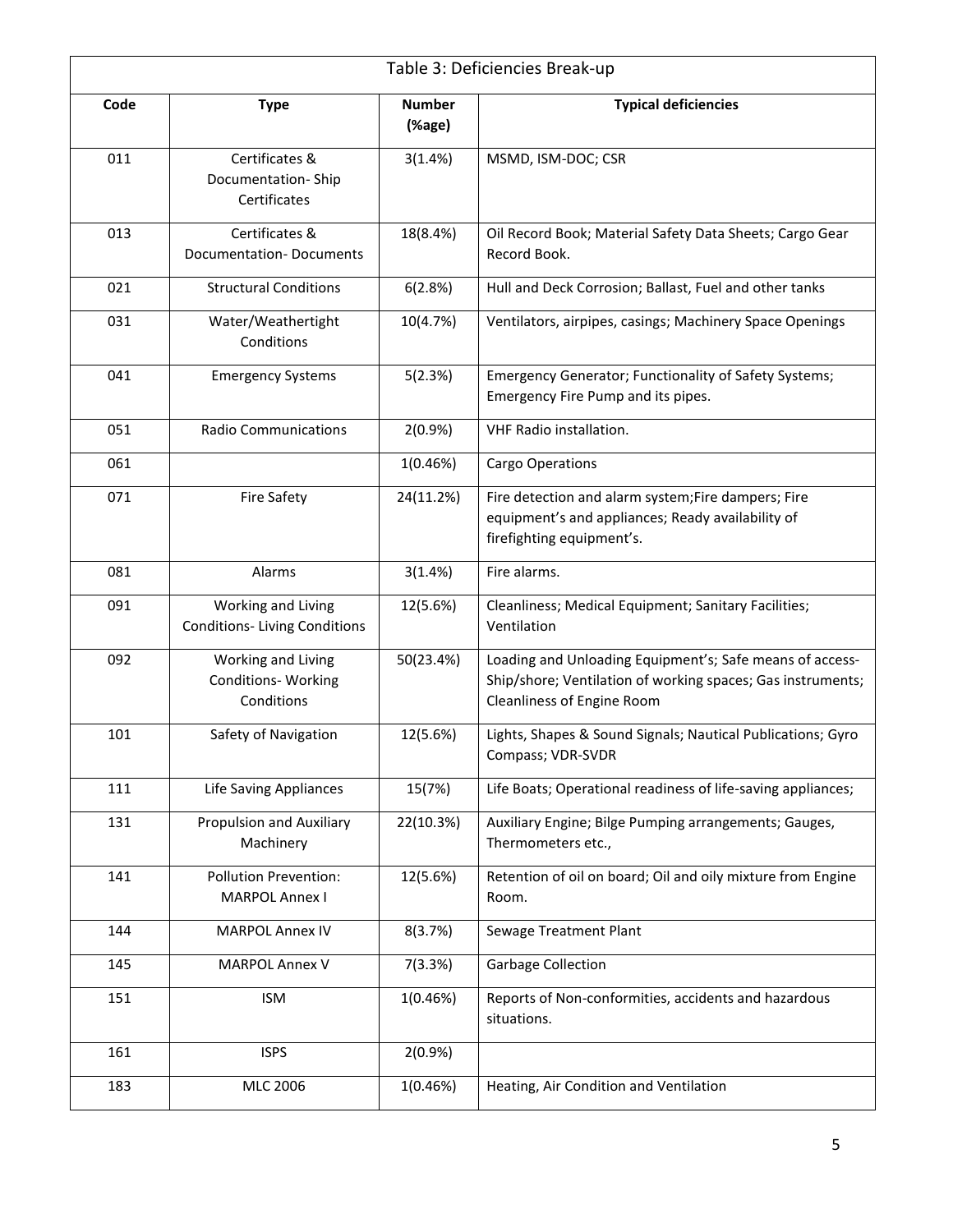#### **B. Flag State Inspections**



| Table 4: Performance of vessels based on ship type |             |            |                   |                       |  |  |  |  |
|----------------------------------------------------|-------------|------------|-------------------|-----------------------|--|--|--|--|
| <b>Type of vessel</b>                              | Number of   | Number of  | <b>Deficiency</b> | <b>Nil-Deficiency</b> |  |  |  |  |
|                                                    | inspections | detentions | Ratio             | Ratio                 |  |  |  |  |
| All Vessels                                        | 35          |            | 5.7               | 0                     |  |  |  |  |
| <b>Bulk Carrier</b>                                | 4           | $\Omega$   | 5.25              | $\Omega$              |  |  |  |  |
| General Cargo/Multi-<br>purpose Ship/OCV           | 13          |            | 6.15              | O                     |  |  |  |  |
| Off-shore vessels                                  | 2           | $\Omega$   | 4                 | $\Omega$              |  |  |  |  |
| Oil Tankers                                        | 3           | $\Omega$   | 1.3               | $\Omega$              |  |  |  |  |
| Container                                          |             | $\Omega$   | 12                | 0                     |  |  |  |  |
| Passenger Ship                                     |             | ი          | 10                | 0                     |  |  |  |  |
| Special Purpose Ships                              |             | 0          | $\overline{2}$    | 0                     |  |  |  |  |
| Tug Boat                                           | 10          | $\Omega$   | 6.3               | $\Omega$              |  |  |  |  |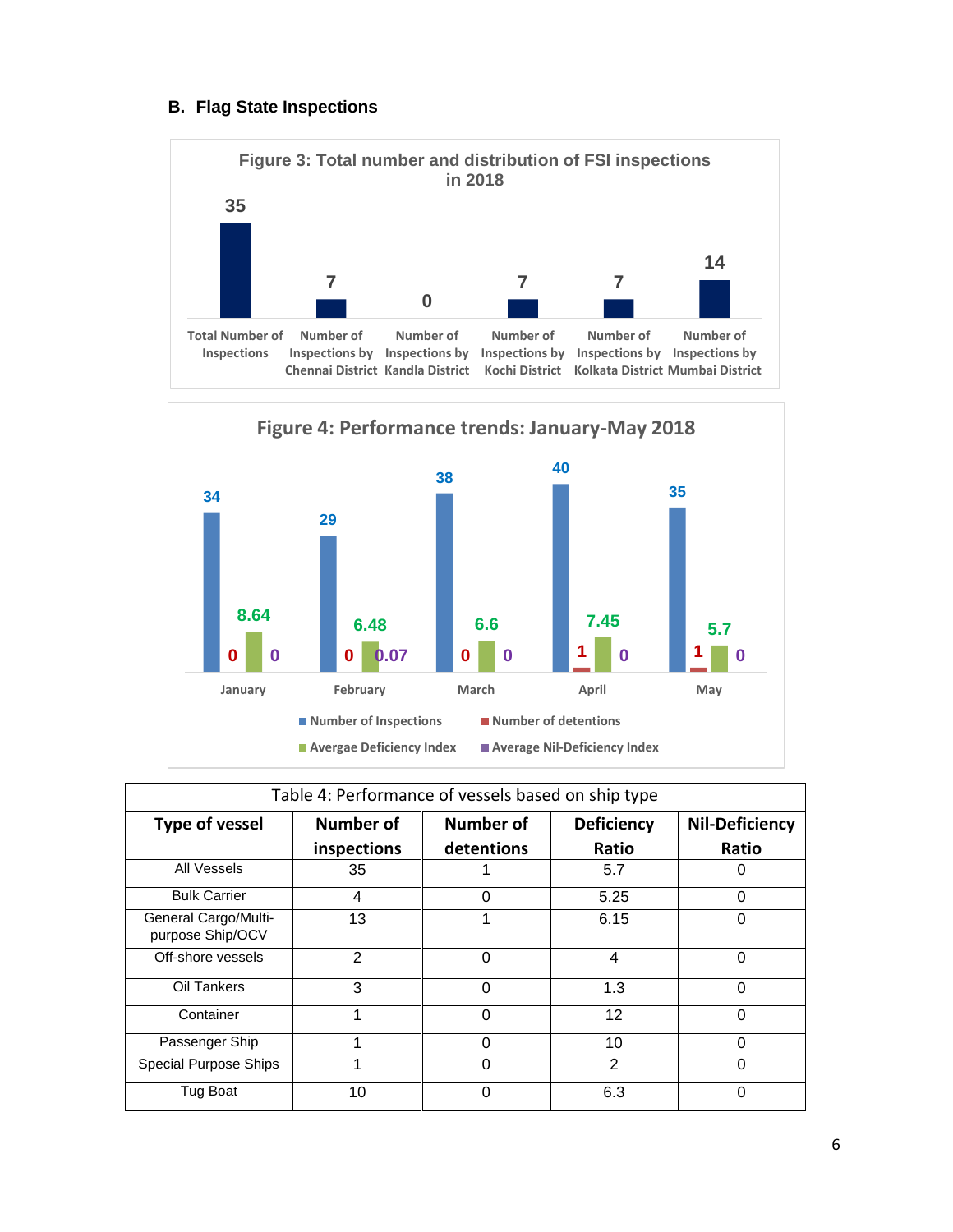| Table 4A: Performance Parameters based upon ship type and age |                  |                  |               |                      |                  |                  |                |                  |
|---------------------------------------------------------------|------------------|------------------|---------------|----------------------|------------------|------------------|----------------|------------------|
|                                                               |                  | 0-5 Years        |               |                      |                  | 5-15 Years       |                |                  |
| <b>Ship Type</b>                                              | No. of<br>insps. | No. of<br>detns. | Def.<br>ratio | Nil<br>def.<br>ratio | No. of<br>insps. | No. of<br>detns. | Def.<br>ratio  | Nil def<br>ratio |
| All Vessels                                                   | $\mathbf{0}$     | $\mathbf{0}$     | 0             | 0                    | 22               | $\mathbf{0}$     | 5.36           | 0                |
| <b>Bulk Carrier</b>                                           | <b>NA</b>        | <b>NA</b>        | <b>NA</b>     | <b>NA</b>            | $\overline{2}$   | $\Omega$         | $\overline{7}$ | 0                |
| OCV/General Cargo/Multi-<br>Purpose                           | <b>NA</b>        | <b>NA</b>        | <b>NA</b>     | <b>NA</b>            | 6                | $\Omega$         | 5              | 0                |
| Off shore service vessels                                     | <b>NA</b>        | <b>NA</b>        | <b>NA</b>     | <b>NA</b>            | $\overline{2}$   | $\Omega$         | 4              | 0                |
| Oil Tankers                                                   | <b>NA</b>        | <b>NA</b>        | <b>NA</b>     | <b>NA</b>            | 3                | $\mathbf 0$      | 1.3            | 0                |
| <b>Container Vessels</b>                                      | <b>NA</b>        | <b>NA</b>        | <b>NA</b>     | <b>NA</b>            | $\mathbf{1}$     | $\Omega$         | 12             | 0                |
| Passenger Vessels                                             | <b>NA</b>        | <b>NA</b>        | <b>NA</b>     | <b>NA</b>            | $\mathbf{1}$     | $\Omega$         | 10             | 0                |
| <b>Special Purpose Ships</b>                                  | <b>NA</b>        | <b>NA</b>        | <b>NA</b>     | <b>NA</b>            | $\mathbf{1}$     | $\mathbf 0$      | $\overline{2}$ | 0                |
| <b>Tug Boats</b>                                              | <b>NA</b>        | <b>NA</b>        | <b>NA</b>     | <b>NA</b>            | 6                | $\mathbf 0$      | 6.3            | 0                |

|                                             | Table 4B: Performance Parameters based upon ship type and age |                    |               |                   |                  |                  |               |                     |
|---------------------------------------------|---------------------------------------------------------------|--------------------|---------------|-------------------|------------------|------------------|---------------|---------------------|
|                                             |                                                               | <b>15-25 Years</b> |               |                   | >25 Years        |                  |               |                     |
| <b>Ship Type</b>                            | No. of insps.                                                 | No. of<br>detns.   | Def.<br>ratio | Nil def.<br>ratio | No. of<br>insps. | No. of<br>detns. | Def.<br>ratio | Nil<br>def<br>ratio |
| <b>All Vessels</b>                          | 8                                                             | 0                  | 4.37          | $\mathbf{0}$      | 5                | $\mathbf{1}$     | 9.4           | $\mathbf{0}$        |
| <b>Bulk Carrier</b>                         | $\overline{2}$                                                | $\mathbf 0$        | 3.5           | $\mathbf 0$       | <b>NA</b>        | <b>NA</b>        | <b>NA</b>     | <b>NA</b>           |
| General Cargo/Multi-<br>Purpose Vessels/OCV | $\overline{3}$                                                | $\Omega$           | 3.6           | 0                 | $\overline{4}$   | $\mathbf{1}$     | 9.75          | $\mathbf{0}$        |
| Off shore service vessels                   | <b>NA</b>                                                     | <b>NA</b>          | <b>NA</b>     | <b>NA</b>         | <b>NA</b>        | <b>NA</b>        | <b>NA</b>     | <b>NA</b>           |
| <b>Oil Tankers</b>                          | <b>NA</b>                                                     | <b>NA</b>          | <b>NA</b>     | <b>NA</b>         | <b>NA</b>        | <b>NA</b>        | <b>NA</b>     | <b>NA</b>           |
| <b>Container Vessels</b>                    | <b>NA</b>                                                     | <b>NA</b>          | <b>NA</b>     | <b>NA</b>         | <b>NA</b>        | <b>NA</b>        | <b>NA</b>     | <b>NA</b>           |
| Passenger Vessels                           | <b>NA</b>                                                     | <b>NA</b>          | <b>NA</b>     | <b>NA</b>         | <b>NA</b>        | <b>NA</b>        | <b>NA</b>     | <b>NA</b>           |
| <b>Tug Boats</b>                            | 3                                                             | $\Omega$           | 5.66          | $\Omega$          | $\mathbf{1}$     | $\Omega$         | 8             | $\mathbf{0}$        |
| <b>Gas Carrier</b>                          | <b>NA</b>                                                     | <b>NA</b>          | <b>NA</b>     | <b>NA</b>         | <b>NA</b>        | <b>NA</b>        | <b>NA</b>     | <b>NA</b>           |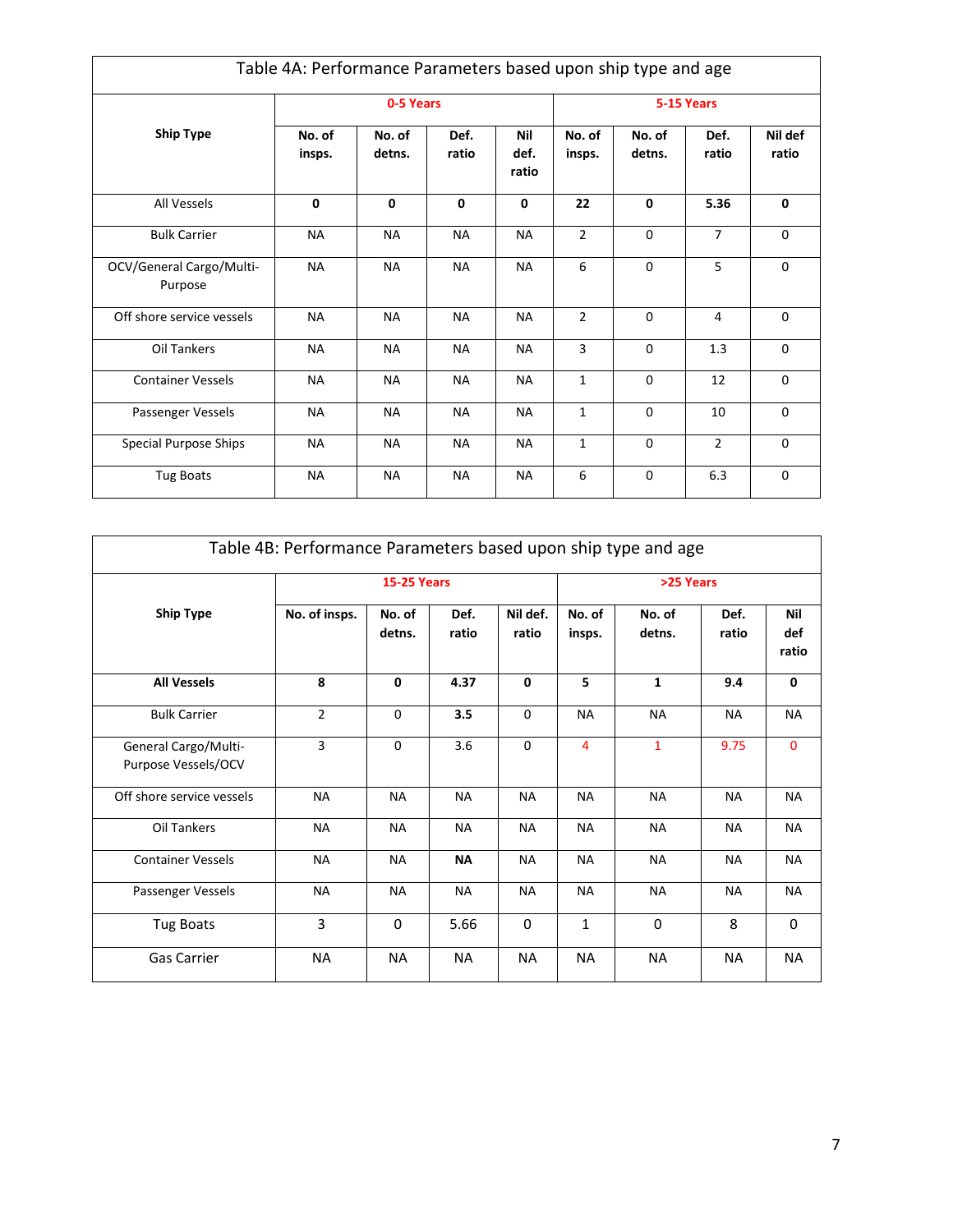| Table 5A: Performance of vessels: Based on ship type and size |               |                  |            |                |  |  |  |  |
|---------------------------------------------------------------|---------------|------------------|------------|----------------|--|--|--|--|
| Vessels< 500GT                                                | No. of insps. | No. of<br>detns. | Def. ratio | Nil def. ratio |  |  |  |  |
| All Vessels inspected < 500GT                                 | 10            |                  | 6.8        |                |  |  |  |  |
| Other Cargo Vessel                                            |               | 0                | 10         | 0              |  |  |  |  |
| <b>Tug Boats</b>                                              | 9             | 0                | 6.44       |                |  |  |  |  |

| Table 5B: Performance of vessels: Based on ship type and size |               |                  |            |                |  |  |  |  |
|---------------------------------------------------------------|---------------|------------------|------------|----------------|--|--|--|--|
| Vessels $>= 500$ GT &< $3000$ gt                              | No. of insps. | No. of<br>detns. | Def. ratio | Nil def. ratio |  |  |  |  |
| All Vessels inspected >=500GT<br>&< 3000GT                    | 10            | ◢                | 6.1        | 0              |  |  |  |  |
| General Cargo/Multi-Purpose<br>Vessels/OCV                    |               | 4                | 6.85       | 0              |  |  |  |  |
| <b>Off-shore Service Vessels</b>                              | 2             | 0                | 4          | 0              |  |  |  |  |
| <b>Tug Boats</b>                                              |               | 0                | 5          | 0              |  |  |  |  |

| Table 5C: Performance of vessels: Based on ship type and size |               |                  |              |                |  |  |  |
|---------------------------------------------------------------|---------------|------------------|--------------|----------------|--|--|--|
| Vessels $>=$ 3000gt                                           | No. of insps. | No. of<br>detns. | Def. ratio   | Nil def. ratio |  |  |  |
| All Vessels inspected >=<br>3000GT                            | 15            | 0                | 4.73         | 0              |  |  |  |
| <b>Bulk Carrier</b>                                           | 4             | $\Omega$         | 5.25         | 0              |  |  |  |
| Container                                                     | 1             | 0                | 12           | 0              |  |  |  |
| Passenger Ships                                               | 1             | $\overline{0}$   | 10           | $\Omega$       |  |  |  |
| General Cargo/Multi-purpose<br>Vessels/OCV                    | 5             | $\mathbf 0$      | 4.4          | 0              |  |  |  |
| Oil Tanker                                                    | 3             | $\overline{0}$   | 1.33         | 0              |  |  |  |
| <b>Special Purpose Ships</b>                                  | 1             | $\Omega$         | $\mathbf{2}$ | $\Omega$       |  |  |  |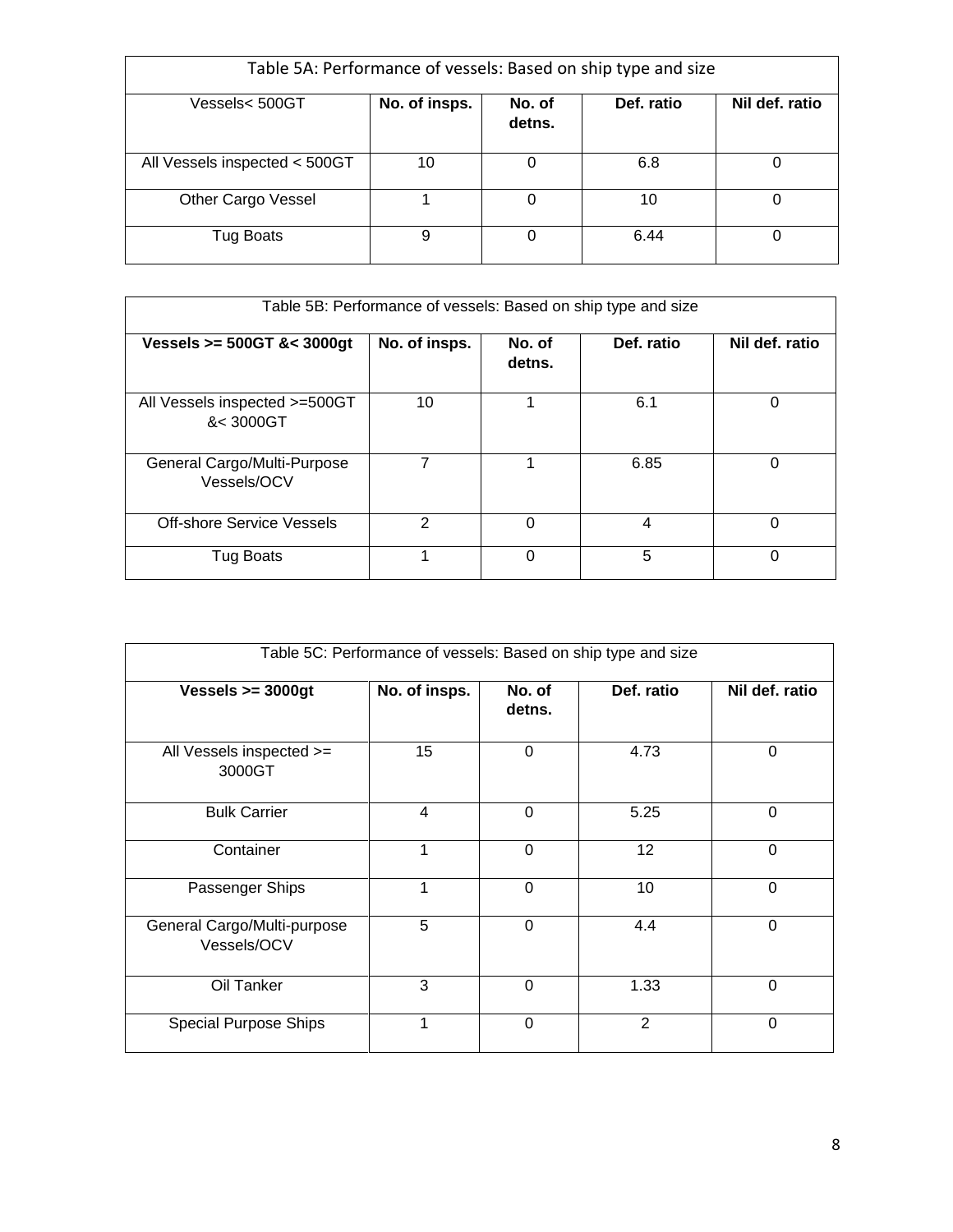| Table 6: Performance of Recognized Organizations |                                 |                         |                         |                             |  |
|--------------------------------------------------|---------------------------------|-------------------------|-------------------------|-----------------------------|--|
| Recognized<br>Organization/s                     | Number of<br><b>Inspections</b> | Number of<br>detentions | <b>Deficiency Ratio</b> | <b>Nil Deficiency Ratio</b> |  |
| All Vessels                                      | 35                              |                         | 5.7                     | 0                           |  |
| <b>IRS/ABS</b>                                   | 3                               | 0                       | 4                       | 0                           |  |
| IRS/DNV GL(AS)                                   | 3                               | 0                       | 2.3                     | 0                           |  |
| <b>IRS/LR</b>                                    | 2                               | $\Omega$                | 2.5                     | 0                           |  |
| <b>IRS</b>                                       | 27                              |                         | 6.5                     | 0                           |  |

| Table 7: Performance of Indian Ship Operators |                                        |                                       |                            |                                |
|-----------------------------------------------|----------------------------------------|---------------------------------------|----------------------------|--------------------------------|
| <b>Name of Company</b>                        | <b>Number of</b><br><b>Inspections</b> | <b>Number of</b><br><b>Detentions</b> | <b>Deficiency</b><br>Ratio | <b>Nil-Deficiency</b><br>Ratio |
| Adani Hazira Port Private Ltd,                |                                        |                                       |                            |                                |
| Adani Harbour Services Pvt. LTD.              | $\overline{2}$                         | 0                                     | 3.5                        | 0                              |
| ADEL Shipping and Logistics                   |                                        |                                       |                            |                                |
| AMBA Shipping & Logistics Ltd.                | $\mathbf{1}$                           | $\pmb{0}$                             | 11                         | 0                              |
| Ambuja Cements Ltd.                           | $\mathbf{1}$                           | 0                                     | 3                          | 0                              |
| Apeejay Shipping Ltd.                         | $\overline{2}$                         | 0                                     | 5                          | 0                              |
| <b>Albatross Marine Services</b>              | $\mathbf{1}$                           | 1                                     | 11                         | $\mathbf 0$                    |
| Arkay Logistics Limited                       |                                        |                                       |                            |                                |
| Bernhard Schulte Shipping India Ltd.          |                                        |                                       |                            |                                |
| Chandra Ship Management Pvt. Ltd.             |                                        |                                       |                            |                                |
| Dawn Shipping Private Ltd.                    |                                        |                                       |                            |                                |
| Dolphin Offshore                              |                                        |                                       |                            |                                |
| Dredging Corporation of India Ltd.            | $\overline{2}$                         | 0                                     | 4                          | 0                              |
| <b>ESSAR Shipping Ltd.</b>                    |                                        |                                       |                            |                                |
| Fleet Management India Pvt. Ltd.              | $\mathbf{1}$                           | 0                                     | 7                          | 0                              |
| Great Offshore India Pvt. Ltd.                |                                        |                                       |                            |                                |
| Hind Offshore Private Ltd.                    |                                        |                                       |                            |                                |
| Hoger Off-shore & Marine Pvt. Ltd.            |                                        |                                       |                            |                                |
| <b>Imperial Classic Shipping</b>              | $\mathbf{1}$                           | 0                                     | 5                          | 0                              |
| ITT Shipping Pvt. Ltd.                        |                                        |                                       |                            |                                |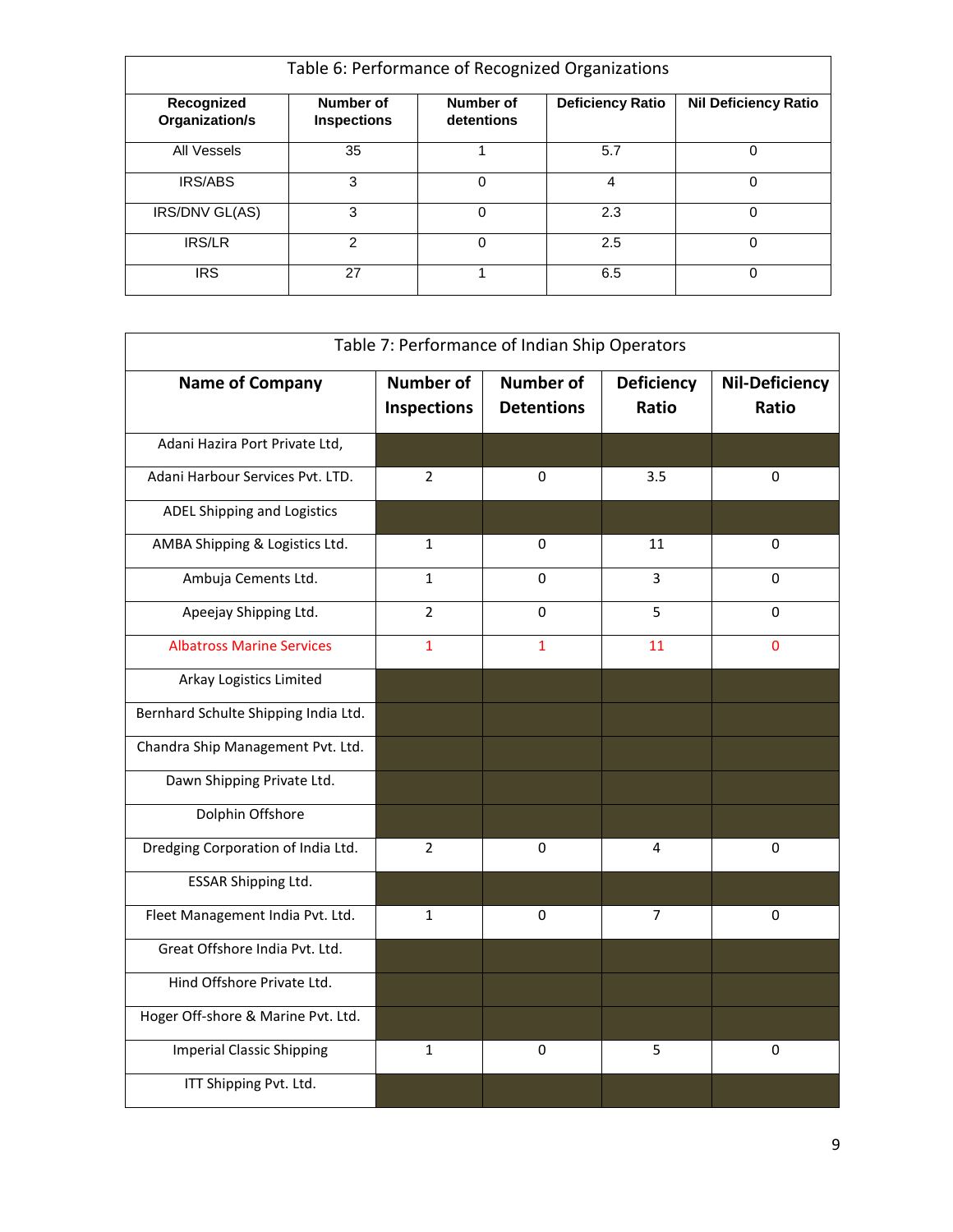| Lakshadweep Development<br>Corporation | $\mathbf{1}$   | 0           | 3      | 0           |
|----------------------------------------|----------------|-------------|--------|-------------|
|                                        |                |             |        |             |
| Mercator Ltd.                          |                |             |        |             |
| Ocean Sparkle Ltd.                     | 3              | $\mathbf 0$ | 4.66   | 0           |
| Offshore International Logistics Ltd.  | $\mathbf{1}$   | $\mathbf 0$ | 9      | 0           |
| ONGC                                   |                |             |        |             |
| Orion Maritime Pvt. Ltd.               |                |             |        |             |
| Penta Crystal Ship Management Ltd.     | $\mathbf 1$    | 0           | 4      | 0           |
| Reliance Industries Ltd.               |                |             |        |             |
| Sanmar Shipping Ltd.                   |                |             |        |             |
| SAMSON Maritime Ltd.                   | 3              | $\mathbf 0$ | 3.66   | $\pmb{0}$   |
| SCI Ltd.                               | 6              | 0           | 6.83   | $\mathbf 0$ |
| Sea Sparkle Harbour Services Pvt.      |                |             |        |             |
| Ltd.                                   |                |             |        |             |
| Seven Island Shipping Ltd.             |                |             |        |             |
| Svitzer Hazira Ltd.                    |                |             |        |             |
| SVS Marine Services Pvt. Ltd.          | $\mathbf{1}$   | $\mathbf 0$ | 6      | $\mathbf 0$ |
| Sushe Marine Services Pvt. Ltd.        | $\mathbf{1}$   | 0           | 13     | 0           |
| Synergy Oceanic Services Pvt. Ltd.     |                |             |        |             |
| Tag Offshore Ltd.                      | $\overline{2}$ | $\pmb{0}$   | $11\,$ | $\pmb{0}$   |
| TCI Seaways Ltd.                       |                |             |        |             |
| GESCO                                  | $\overline{3}$ | $\pmb{0}$   | 1.33   | $\pmb{0}$   |
| Tolani Shipping Ltd.                   |                |             |        |             |
| TW Ship Mangement Pvt. Ltd.            | $\overline{2}$ | $\pmb{0}$   | 8      | $\pmb{0}$   |
| Van Oord India Pvt. Ltd.               |                |             |        |             |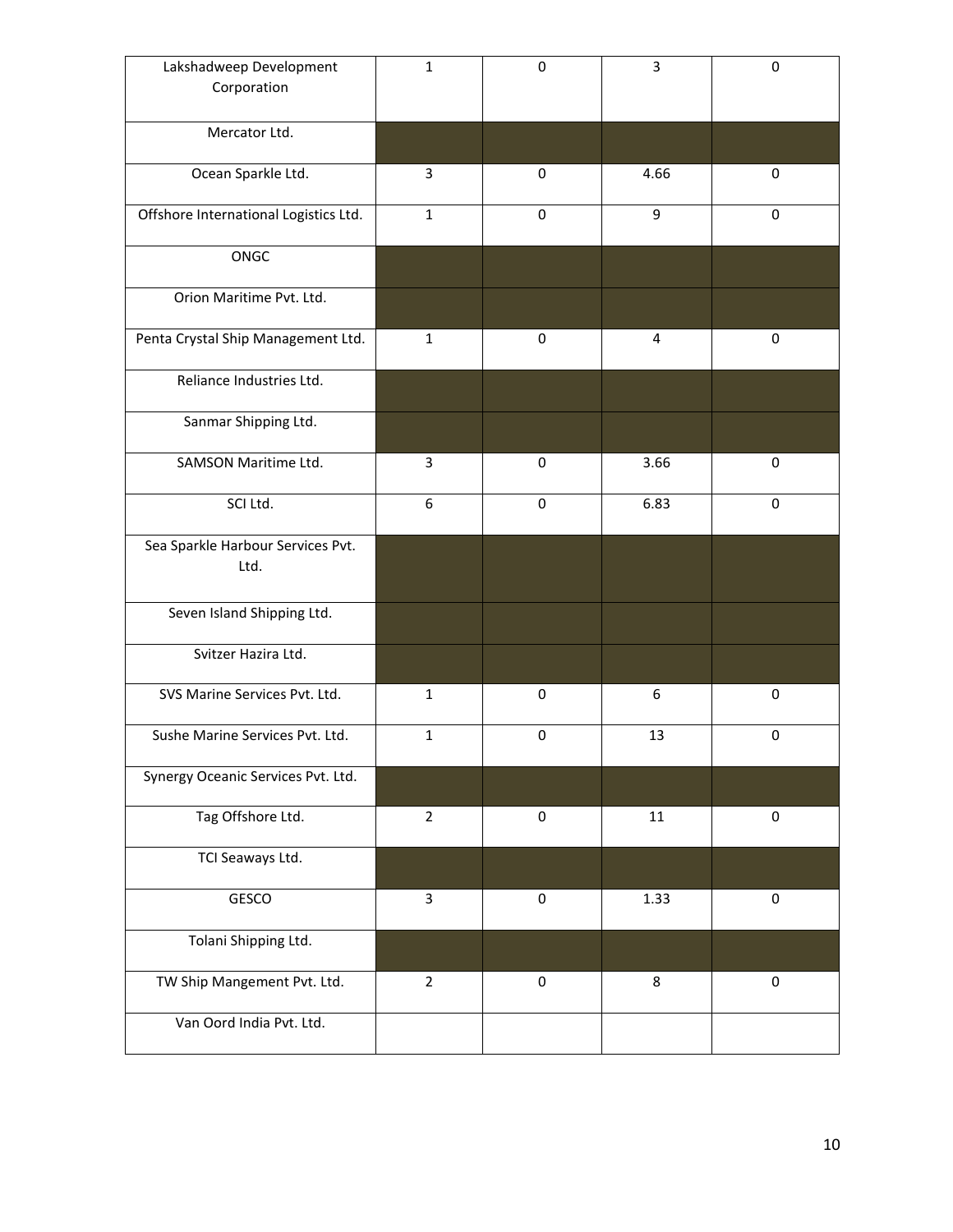|      | <b>Table7A: Types of Deficiencies</b>                                |               |                                                                                                                                                                                                  |  |  |
|------|----------------------------------------------------------------------|---------------|--------------------------------------------------------------------------------------------------------------------------------------------------------------------------------------------------|--|--|
| Code | <b>Type</b>                                                          | Number (%age) | <b>Typical deficiencies</b>                                                                                                                                                                      |  |  |
| 101  | <b>Safety of Navigation</b>                                          | 17(8.5%)      | Lights, Shapes & Sound Signals; Charts; Magnetic<br><b>Compass; Gyro Compass</b>                                                                                                                 |  |  |
| 111  | <b>Life Saving Appliances</b>                                        | 21(10.5%)     | Rescue Boats; Rigid Life-rafts; Emergency 2-Way<br>equipment's for communication; Lifebuoys including                                                                                            |  |  |
| 131  | Propulsion & Aux. M/C                                                | 12(6%0        | Operation of Machinery; Auxiliary Engine; Gauges,<br>Thermometers etc.                                                                                                                           |  |  |
| 141  | <b>MARPOL Annex I</b>                                                | 3(1.5%)       | Oil and Oily Mixtures from Machinery Spaces; Pumping,<br>Piping and discharge arrangements.                                                                                                      |  |  |
| 144  | <b>MARPOL Annex IV</b>                                               | 1(0.5%)       | Sewage Treatment Plant                                                                                                                                                                           |  |  |
| 145  | <b>MARPOL Annex V</b>                                                | 6(3%)         |                                                                                                                                                                                                  |  |  |
| 151  | <b>ISM</b>                                                           | 8(4%)         | Resources & Personnel; Emergency Preparedness;<br>Company Responsibility & Authority;                                                                                                            |  |  |
| 161  | <b>ISPS</b>                                                          | 3(1.5%)       |                                                                                                                                                                                                  |  |  |
| 171  | Other Safety in General                                              | 4(2%)         |                                                                                                                                                                                                  |  |  |
| 011  | Certificates & Documentation-<br>Ship Certificates                   | 8(4%)         | <b>EIAPP Certificates; MSMD</b>                                                                                                                                                                  |  |  |
| 012  | Certificates & Documentation-<br>Crew Certificates                   | 2(1%)         |                                                                                                                                                                                                  |  |  |
| 013  | Certificates & Documentation-<br>Documentation                       | 12(6%)        | Rest Hour Records; Oil Record Book; Conformance Test<br>Report; Garbage Record Book.                                                                                                             |  |  |
| 021  | <b>Structural Conditions</b>                                         | 7(3.5%)       | Hull Corrosion; Beams, Floors, Frames Corrosion.                                                                                                                                                 |  |  |
| 031  | Water/Weathertight Conditions                                        | 15(7.5%)      | Ventilators, Pipes & Casing; Bulwark and Freeing Ports;<br>Railings, Walkways, Gangways and means for safe<br>passage; Windows, Side scuttles and Deadlights;<br><b>Machinery Space Openings</b> |  |  |
| 041  | <b>Emergency Systems</b>                                             | 7(3.5%)       | Emergency Lighting-Batteries & Switches; Emergency<br>Sources of Power-Emergency Generator; Emergency<br>Steering Position-Compass reading; Emergency Fire<br>Pump and its pipes.                |  |  |
| 051  | <b>Radio Communications</b>                                          | 4(2%)         | Radio log.                                                                                                                                                                                       |  |  |
| 061  | Cargo Operations                                                     | 1(0.5%)       |                                                                                                                                                                                                  |  |  |
| 071  | <b>Fire Safety</b>                                                   | 21(10.5%)     | Fire Detection and Alarm System; Fire Pumps and its<br>pipes; Evaluation of Crew Performance;                                                                                                    |  |  |
| 081  | Alarms                                                               | 2(1%)         |                                                                                                                                                                                                  |  |  |
| 091  | Working & Living Conditions:<br>Living Conditions                    | 13(6.5%)      | Dirty, Parasites; Furnishings; Sanitary Facilities; Records<br>of inspection; Medical Equipment's;                                                                                               |  |  |
| 092  | <b>Working &amp; Living Conditions:</b><br><b>Working Conditions</b> | 33(16.5%)     | Anchoring Devices; Winches and Capstan; Personnel<br>Equipment's; Gangway-Accommodation Ladder;<br><b>Cleanliness of ER; Electrical</b>                                                          |  |  |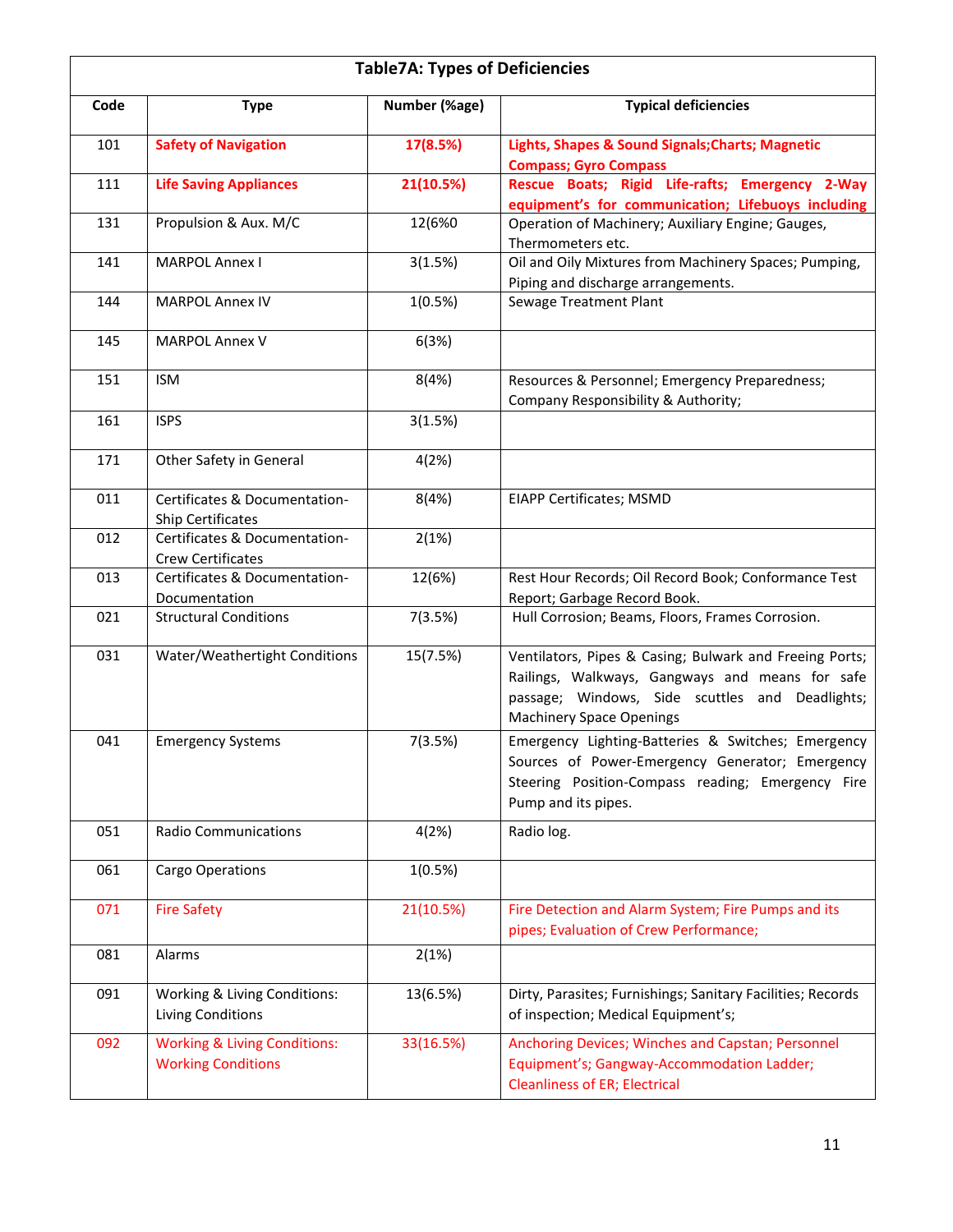

# **C. Port State Inspections of Indian Flag Vessels**

| Table 8: Performance under various PSC regimes |                                 |                         |                         |                                |
|------------------------------------------------|---------------------------------|-------------------------|-------------------------|--------------------------------|
| <b>Regional MOU/PSC</b><br>Regime              | Number of<br><b>Inspections</b> | Number of<br>detentions | <b>Deficiency Ratio</b> | <b>Nil Deficiency</b><br>Ratio |
| <b>Black Sea</b>                               |                                 | 0                       | 0                       | 4                              |
| <b>IOMOU</b>                                   | 2                               | 0                       | 2                       | $\Omega$                       |
| Paris                                          | 3                               | 0                       | 4                       | 0.33                           |
| Riyadh                                         |                                 | 0                       | 0                       |                                |
| Tokyo                                          | 5                               | 0                       | 2.4                     | 0.40                           |
| USCG                                           | 3                               | 0                       | 3                       | $\Omega$                       |

| Table 9: Performance based upon ship type and age |                                        |                                |                         |                                       |  |
|---------------------------------------------------|----------------------------------------|--------------------------------|-------------------------|---------------------------------------|--|
| <b>Type of Vessel</b>                             | <b>Number of</b><br><b>Inspections</b> | <b>Number of</b><br>detentions | <b>Deficiency Index</b> | <b>Nil Deficiency</b><br><b>Index</b> |  |
| <b>Bulk Carrier</b>                               | 8                                      | $\bf{0}$                       | 2.25                    | 0.25                                  |  |
| 0-5 Years                                         |                                        | 0                              | $\Omega$                |                                       |  |
| 5-15 Years                                        | 3                                      | O                              | 2.0                     | 0                                     |  |
| <b>15 Years</b><br>$\triangleright$               | 4                                      | 0                              | 3                       | 0.25                                  |  |
| <b>Container</b>                                  | 1                                      | $\bf{0}$                       | O                       | 1                                     |  |
| 15 Years<br>$\blacktriangleright$                 |                                        | 0                              | 0                       |                                       |  |
| <b>General Cargo/OCV</b>                          | 2                                      | $\bf{0}$                       | 1                       | 0.5                                   |  |
| 5-15 Years                                        |                                        | 0                              | $\mathbf{2}$            | 0                                     |  |
| >15 Years                                         |                                        | 0                              | 0                       |                                       |  |
| <b>Oil Tanker</b>                                 | 4                                      | $\bf{0}$                       | 3.5                     | 0.25                                  |  |
| 5-15 Years                                        | 3                                      | Λ                              | 1.33                    | 0.33                                  |  |
| $>= 15$ Years                                     |                                        |                                | 10                      | 0                                     |  |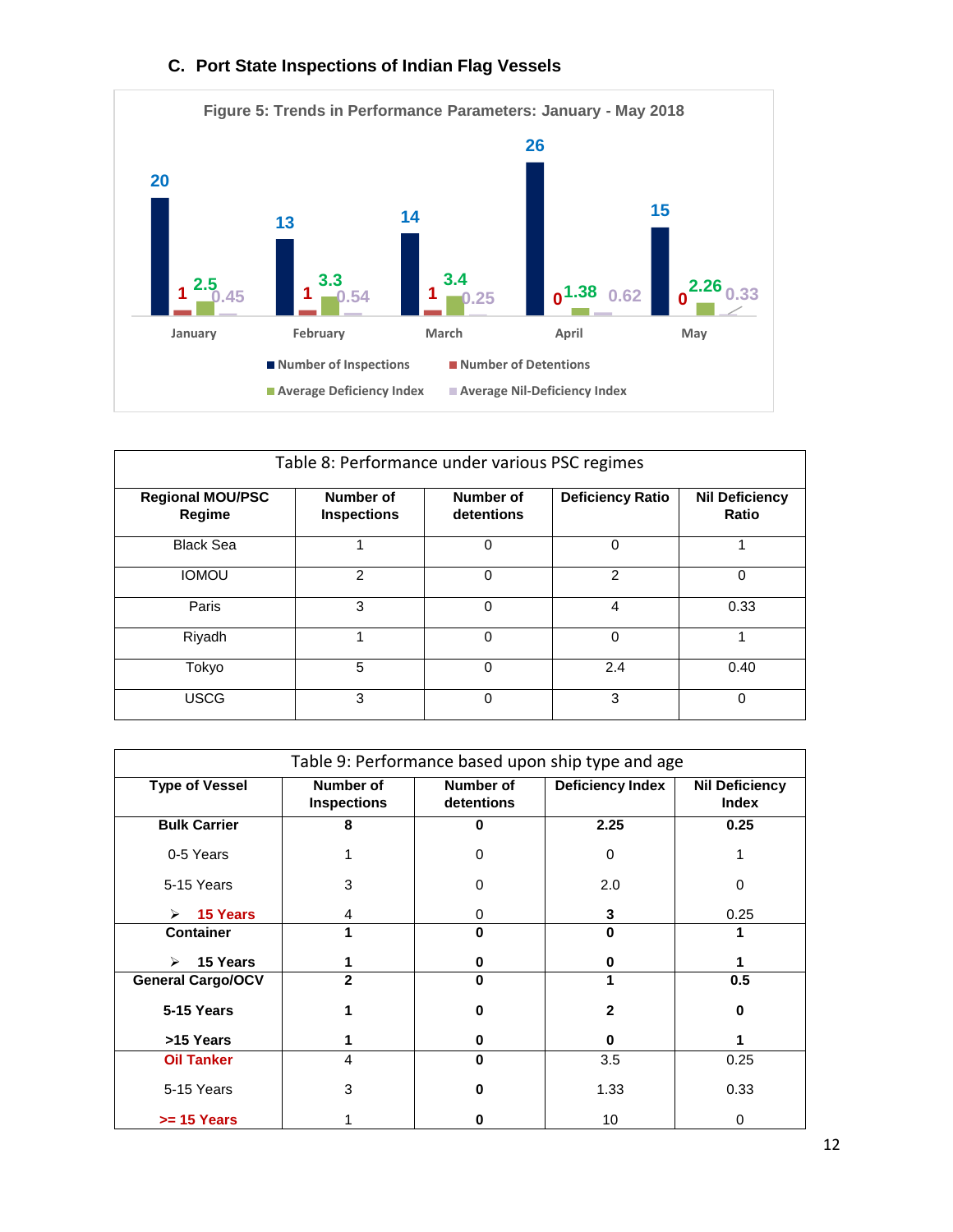| Table 10: Performance of Indian Ship Operators |                                         |                         |                         |                                |  |  |
|------------------------------------------------|-----------------------------------------|-------------------------|-------------------------|--------------------------------|--|--|
| <b>Name of Company</b>                         | <b>Number of</b><br><b>Inspections</b>  | Number of<br>detentions | <b>Deficiency Ratio</b> | <b>Nil Deficiency</b><br>Ratio |  |  |
| Five Star Shipping Co. Ltd.                    | $\mathbf{1}$                            | $\mathbf 0$             | $\mathbf 0$             | 1                              |  |  |
|                                                | Paris: 1                                |                         |                         |                                |  |  |
| Sai Maritime & Management Pvt. Ltd.            | $\mathbf{1}$                            | $\Omega$                | $\Omega$                | 1                              |  |  |
|                                                | Riyadh:1                                |                         |                         |                                |  |  |
| <b>GESCO Ltd.</b>                              | 8                                       | $\Omega$                | 2.875                   | 0.25                           |  |  |
|                                                |                                         |                         |                         |                                |  |  |
|                                                | Black Sea:1; IOMOU:2; Paris:2; Tokyo:3; |                         |                         |                                |  |  |
| Shipping Corporation of India Ltd.             | 1                                       | $\mathbf 0$             | $\mathbf{1}$            | $\mathbf 0$                    |  |  |
|                                                | USCG:1                                  |                         |                         |                                |  |  |
| Seavie Private Ltd.                            | $\mathbf{1}$                            | $\mathbf 0$             | $\overline{4}$          | $\mathbf 0$                    |  |  |
|                                                | USCG:1                                  |                         |                         |                                |  |  |
| Synergy Oceanic Services Pvt. Ltd.             | 2                                       | $\mathbf 0$             | $\mathbf 0$             | 1                              |  |  |
|                                                | Riyadh:2                                |                         |                         |                                |  |  |
| <b>Tolani Shipping Co. Ltd.</b>                | $\overline{2}$                          | $\Omega$                | 2.5                     | $\Omega$                       |  |  |
|                                                | Tokyo:1; USCG:1                         |                         |                         |                                |  |  |
| <b>TW Ship Management Ltd</b>                  | 1                                       | $\mathbf 0$             | $\mathbf 0$             | 1                              |  |  |
|                                                | Tokyo:1                                 |                         |                         |                                |  |  |

|                                | Table 11: Performance of Recognized Organizations |                         |                  |                                |  |  |
|--------------------------------|---------------------------------------------------|-------------------------|------------------|--------------------------------|--|--|
| <b>Recognized Organization</b> | Number of<br>inspections                          | Number of<br>detentions | Deficiency Ratio | <b>Nil Deficiency</b><br>Ratio |  |  |
| <b>IRS/ABS</b>                 | 3                                                 | 0                       | 3.33             | 0.66                           |  |  |
|                                |                                                   | PARIS:2; Black Sea:1    |                  |                                |  |  |
| <b>IRS/BV</b>                  |                                                   | 0                       | 0                | 1                              |  |  |
|                                | Riyadh:1                                          |                         |                  |                                |  |  |
| IRS/DNV-GL(AS)                 | 3                                                 | $\mathbf 0$             | 2.33             | 0.33                           |  |  |
|                                | Tokyo:3                                           |                         |                  |                                |  |  |
| <b>IRS/LR</b>                  | 5                                                 | $\mathbf 0$             | 2.6              | $\mathbf 0$                    |  |  |
|                                | USCG:3; TOKYO:1; IOMOU:1                          |                         |                  |                                |  |  |
| <b>IRS</b>                     | 3                                                 | $\mathbf 0$             | 1.33             | 0.33                           |  |  |
|                                | TOKYO:1; IOMOU:1; PARIS:1                         |                         |                  |                                |  |  |